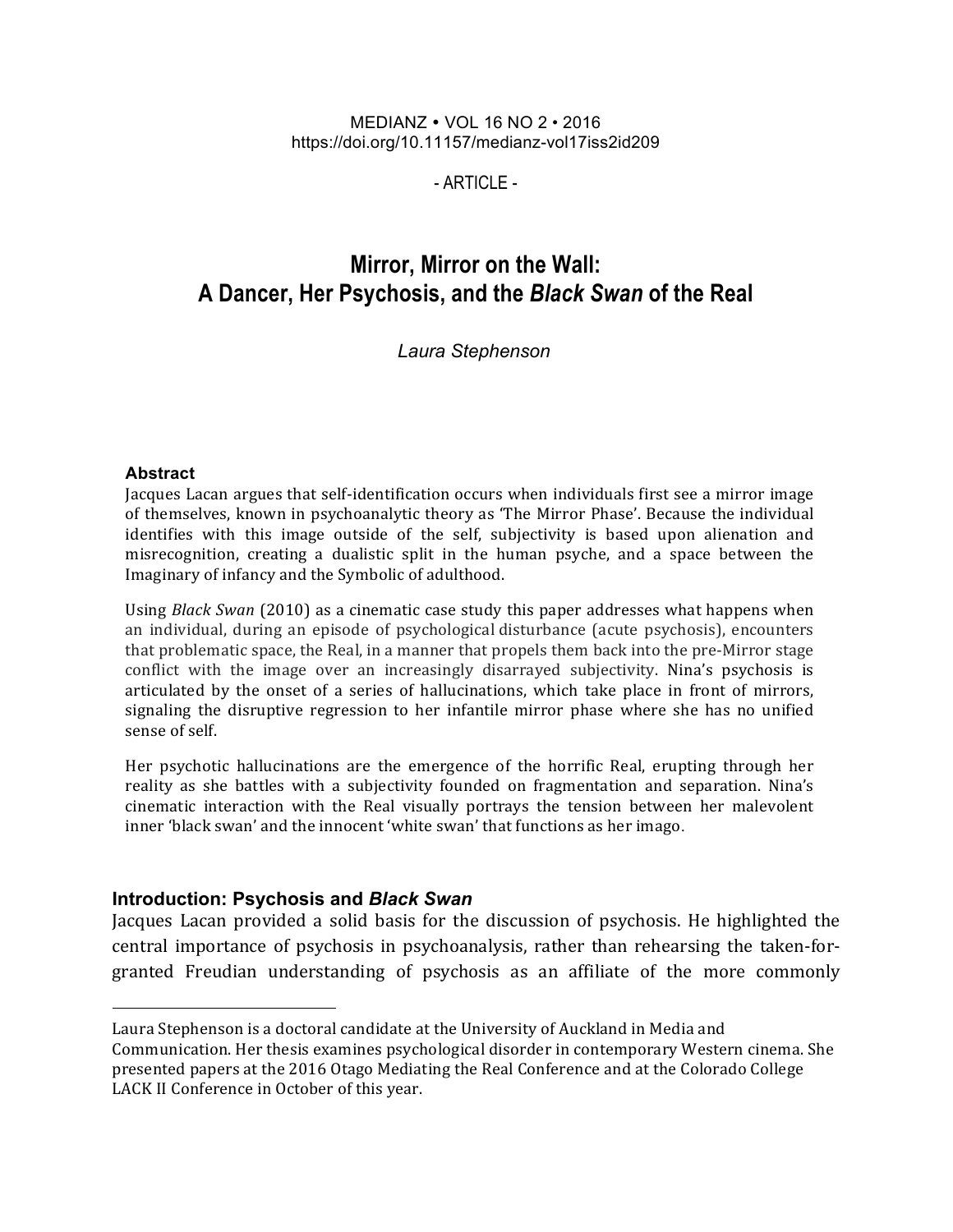discussed neurosis. Prior to the rise of either psychoanalysis or popular modern psychology in the  $19<sup>th</sup>$  Century, the intellectual consideration of psychosis was significantly overshadowed by the generic term 'madness'. This emphasis on 'madness' saw many people who were exhibiting signs of paranoia (one of the symptoms of psychosis) institutionalised (Lacan 1993, 4). Even Sigmund Freud's examination of psychosis in the early twentieth Century was lacking in depth and can be summarised as the repression of a homosexual relationship with the father (Grigg 1999, 51).

This investigation of *Black Swan* (Aronofsky 2010) identifies why the phenomena of psychosis is generally experienced negatively and as having a significant adverse impact on the psychological wellbeing of the individual who experiences it. A Lacanian psychoanalysis of the psychotic character Nina will reveal the mechanism behind her psychosis and the resultant psychological suffering she endures. It will also consider how the subject's relationship with reality is disrupted during a psychotic episode, and confront what is exposed when the fabric of that reality is pulled apart.

Directed by Darren Aronofsky and starring Natalie Portman, *Black Swan* is the story of professional ballerina Nina Sayers, working for the New York City Ballet and desperately trying to achieve prima ballerina status before she retires. She lives with her mother, Erica, also a retired ballerina, whose career was cut short by her pregnancy with Nina. Resultantly Erica lives vicariously through Nina, creating additional pressure for Nina to endure. Both their lives are utterly consumed by dance (Sexeny 2015, 53). The company's premier production for the year is *Swan Lake*, which requires a particularly versatile ballerina to perform two roles: as Odette, the gentle and beautiful White Swan, and Odile, the dangerous, deceptive Black Swan. While Nina's technical ability and gentle nature make her an ideal White Swan dancer she has to fight extremely hard to convince the company choreographer, Thomas, that she is capable of also playing the dangerous and seductive Black Swan. Combined with an overbearing mother, diminished self-esteem and gruelling physical training (Tyrer 2015, 133) Nina enters a downward spiral of overwhelming anxiety. Though she does get the role, there is the additional challenge of keeping it, and performing it to a nearly impossible standard. This situation results in Nina entering into an acute psychotic episode where she experiences the delusions, hallucinations and paranoia typical of a person who has an impaired connection with reality.

## **The Mirror Stage, the White Swan Imago and the Real Breaking Through**

Lacan's recognition of the centrality of psychosis stems from its particularly deep psychic roots, its early involvement in the human life cycle (Grigg 1999, 50) and its relation to an inherently divided subject. Lacan uses the terms repression, foreclosure and disavowal (ibid., 48) to discuss the main defense mechanisms of psychological pathology.<sup>1</sup> Each of these pathologies has a differing underlying structure and the mechanism is different in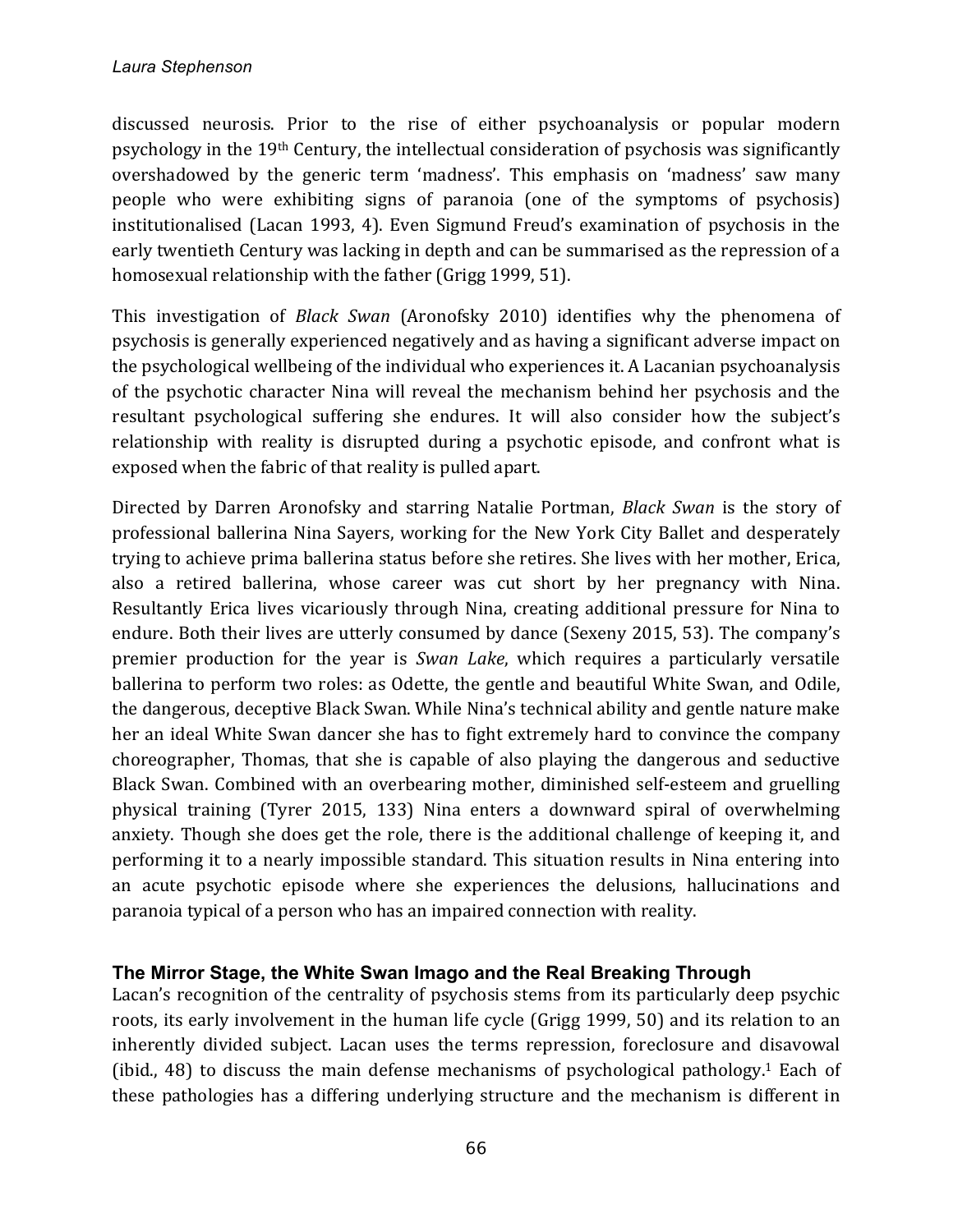each case (ibid.). Therefore, even if symptoms of, for example, psychosis (which operates through foreclosure) have not manifested yet, the subject's psyche has some differences to that of a subject who is yet to manifest symptoms of neurosis. However, according to Lacan, the great secret of psychoanalysis is that there is no psychogenesis' (Lacan 1993, 7). The psychological is the subject's response to the surrounding environment, and this much is evident in *Black Swan* when Nina's psychosis materialises as a result of the extraordinary (and unprecedented) pressure she is under personally and professionally.

Lacan suggests that every human goes through a universal development phase between six and eighteen months of age called the mirror stage. This period is articulated by the moment that the infant subject first recognises itself in a reflection. Specifically, Lacan talks about the infant looking into a mirror although, realistically, the subject could enter this phase upon seeing their reflection in any reflective surface. *Black Swan* does not depict Nina's first interaction with a reflective surface, but based on her profession the viewer understands that she has, over many years, spent several hours each day in front of a reflective surface. *Black Swan* articulates the relationship between the image of a character (who has almost constant interaction with mirrored surfaces) and psychosis, and formally recognises the destructive power of the image. Such power is multiplied for people who have lifestyles that focus on the visual and the beautiful. Examples of these lifestyles include people with careers in dancing, modeling, gymnastics and acting  $-$  people who spend significant time in front of mirrors or have their image recorded, to later be played back to a large audience. I refer to these careers as the 'aesthetic professions'.

Prior to entering the mirror stage, Lacan claims that humans are born with no mastery of their own body or understanding of their body as a separate entity to their mother's body. Resultantly, the infant exists in a state where no sense of unified self has yet developed. Upon seeing a mirror image of themselves (and understanding that the surface is reflective), the subject identifies with that coherent reflection  $-$  providing the sense of mastery of their physical state that had been previously absent. By first identifying with a reflection, the subject forms an identity based on an image. Therefore, the innate understanding of 'the self' is founded not on 'the self' but on the image of the self, and this is problematic because it suggests that the internalisation of an external image, and the resultant development of human selfhood, merely disguises the pre-mirror phase nonunified subject (Grosz 1990, 40). Because they spend such a great deal of time in front of the mirror, dancers such as Nina have this internalisation of the external reiterated to a greater extent than those who are not in the aesthetic professions. In these professions there is emphasis on the aesthetic perfection of the performance and there is also pressure to sustain that perfection beyond the performance into other aspects of their lives. This additional stress is particularly harmful to women in these professions, who suffer from an increased perceived obligation to *be* the image rather than just perform it. This is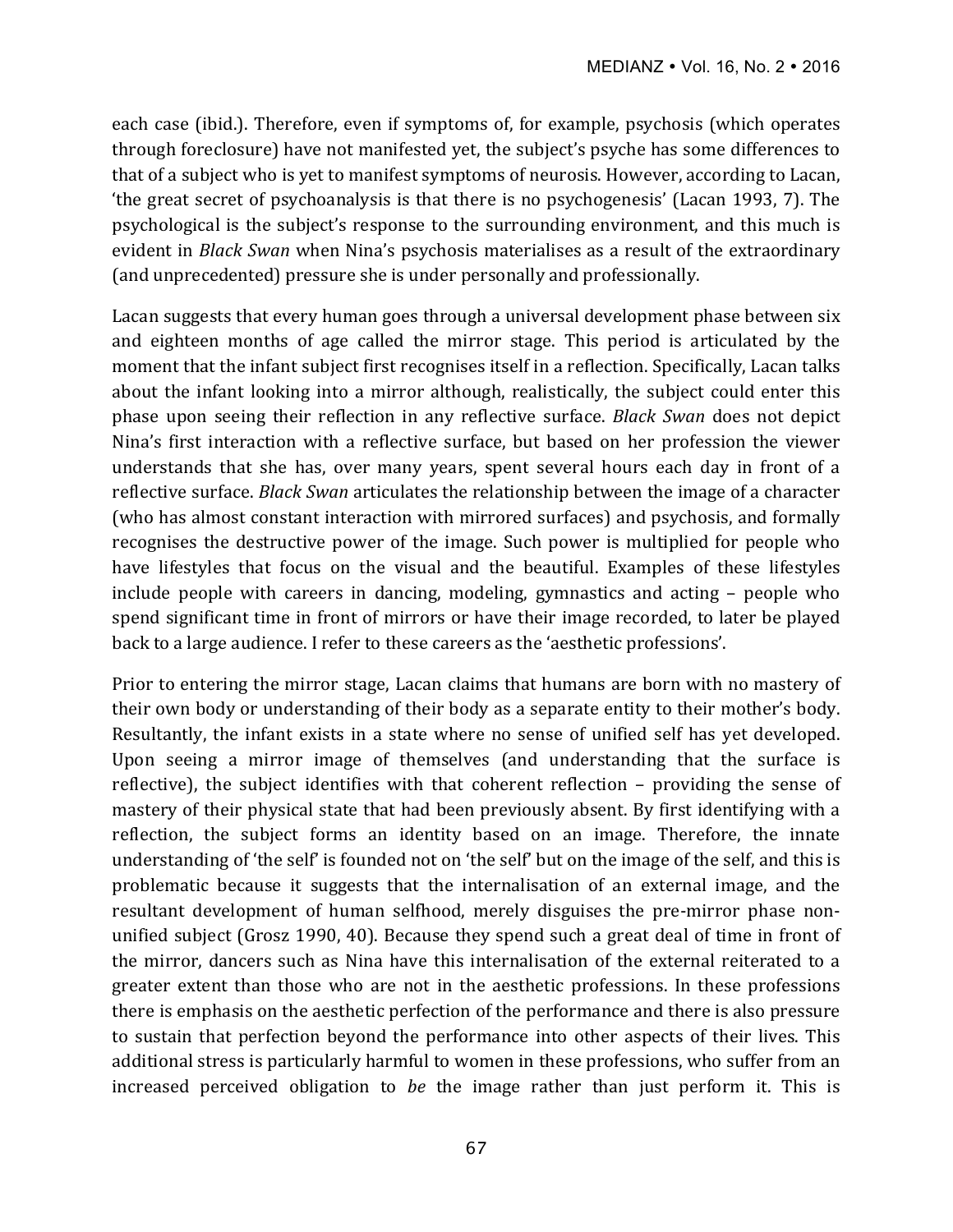problematic as it encourages identity to be based in image. In other words, Nina the ballerina is particularly vulnerable to the unstable foundation of a pre-mirror phase, nonunified, subject that is disguised (or covered over) by her image in the mirror.

During the mirror phase, infants are fascinated and entertained by their reflections. Through a series of gestures and movements, the child understands the relationship between their own bodily movements and their precise reflections in the virtual world of the mirror. Lacan refers to this moment of interplay between child and image as a 'striking spectacle' and a 'flutter of jubilant activity' (Lacan 2002, 94-95). What interests me is the way in which this spectacle and activity can be sustained beyond infantile years if the subject engages in an aesthetic profession that puts increased pressure on the understanding of the self through imagery. I use the Lacanian mirror phase to argue that Nina's ego is actually rooted in her ability to perform herself as bodily image, which means that the mirrors in the dance studio are not only reflections of her athletic skill but visual depictions of 'her' as an identity based overwhelmingly on her aesthetic. Similarly to the anorexic, who looks in the mirror and sees only faults, Nina's hyper critical gaze is utilised to edit the image of her body into a series of performative flaws which can supposedly be fixed and perfected through the repetition of movement (similarly to the toddler who gestures and re-gestures in order to gain understanding of the reflective surface). Such moments are common in *Black Swan* as the film covers multiple technique classes, individual practice sessions, auditions and rehearsals. In these scenes, Nina is frequently told to stop her sequence of movement, to start over and to do it better the next time. Sometimes this instruction comes from her trainer or choreographer, and sometimes it is self-administered. 

While the adult subject has a more complex sense of self than that of the infant who enters the mirror stage, adults continue to look at their reflections from time to time for some confirmation of their ego ideal. If the adult subject constantly refers to the reflection (as is the case with those in the aesthetic professions), the image goes from being a mere confirmation of the ego ideal into the basis of the ego ideal. As previously stated the image gains power by in-forming identity rather than sustaining it (Grosz, 40). In other words, a professional dancer such as Nina in *Black Swan* hasn't formed a sense of self which has dependable stability should all reflective surfaces be removed from her life. Nina's reliance on the mirror image disempowers her and this interaction with the Lacanian Imaginary register, along with her very stressful life circumstances; help to trigger the onset of her psychosis. The following paragraphs discuss the role of the Imaginary, and Lacan's two other proposed registers of human subjectivity, the Symbolic and the Real, in the development and manifestation of Nina's psychosis.

The Imaginary works in two ways. Firstly it is based beyond tangible reality. Secondly it operates in the visual. Thus, when the infant subject assumes an image-based sense of ego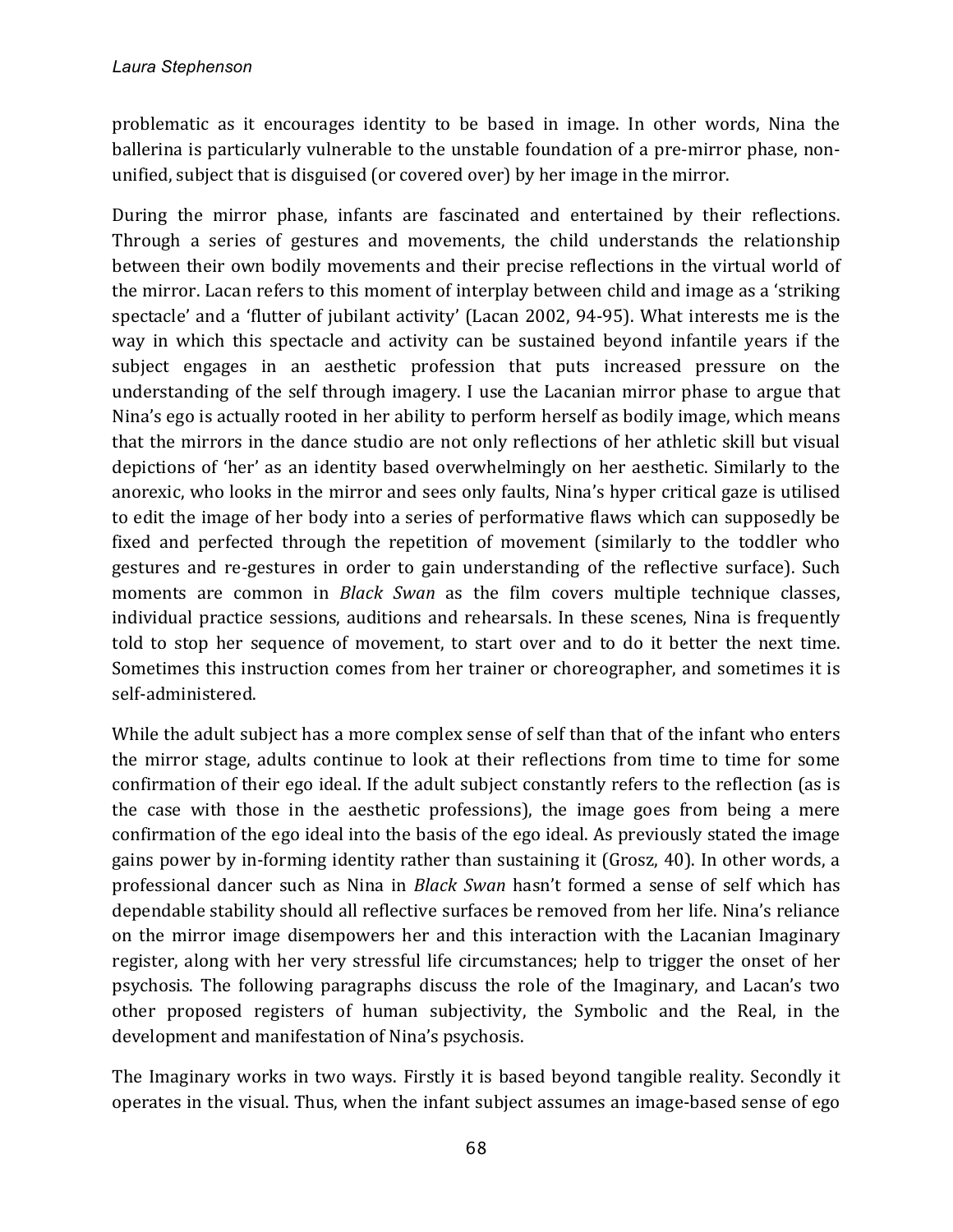identity, it is locating its identity in the Imaginary realm. Lacan theorises that the developmental stage beyond the mirror phase is entry into the second register  $-$  the Symbolic. The Symbolic, in contrast to the Imaginary, is the realm of language. As a result, the entry into the Symbolic stage occurs with the individual's use of the pronoun 'I' in reference to the self. Therefore, assuming identity through an image is only the first step in claiming ownership of the self as an individual who is separate from others (and in particular the mother).

The Real, (Lacan's third register) is an in-between space. It is located externally to subjectivity and manifests only as trauma. The understanding that the subject has no self (because the understanding of the self is based on a 'misrecognised' external image) is so unsettling for the ego which has formed out of this misrecognised image, that this knowledge exists in the domain of the Real and only emerges at times of massive psychological stress. Such is the case in *Black Swan* where the self as 'fragmented' (Lacan 2002, 78) and incomplete is revealed during acutely stressful moments when Nina's reality is interrupted by the emergence of the Real during a series of hallucinations. This is represented onscreen by horrific bodily malfunctions (Laine 2015, 127-131) that involve the penetration and replacement of her own body parts with that of a feathered Black Swan. 

Almost every scene in *Black Swan* features a mirror as part of the set. Mirrors appear not only in the dance studio, but also in bathroom settings, changing rooms, restaurants and offices. Because of this, Nina is constantly surrounded by her own reflection - the place where her misrecognised ego abides. However, as her anxiety grows during the film, this reflected image becomes less and less a source of security and more an intimidating visual field that she fears to confront. This suggests that the understanding of the self as fragmented (knowledge which is located in the Real) is moving closer to the perimeter of the external where it threatens to pierce the boundary and enter her conscious mind. Nina has spent her entire life gazing into the mirror for confirmation of her identity as a White Swan, her idealised imago. She cannot embrace her own body because her understanding of it remains pre-mirror phase. That is to say that, while striving for the White Swan imago, Nina unconsciously interprets herself as fractured and incomplete, represented cinematically by the grotesque and malevolent Black Swan.

Nina's greatest fear is a reflection of herself (her double) which is in fragments (because that would reflect her internal state) (Easthope 1999, 163) This fear manifests onscreen with the increasing emerging presence of the Black Swan (portrayed both in mirror reflections and through changes to her physical body) which are *representative* of her internal fragmentation and the knowledge that primal repression has not occurred (Žižek 2008, 25). These moments also represent the converging of two registers  $-$  the Real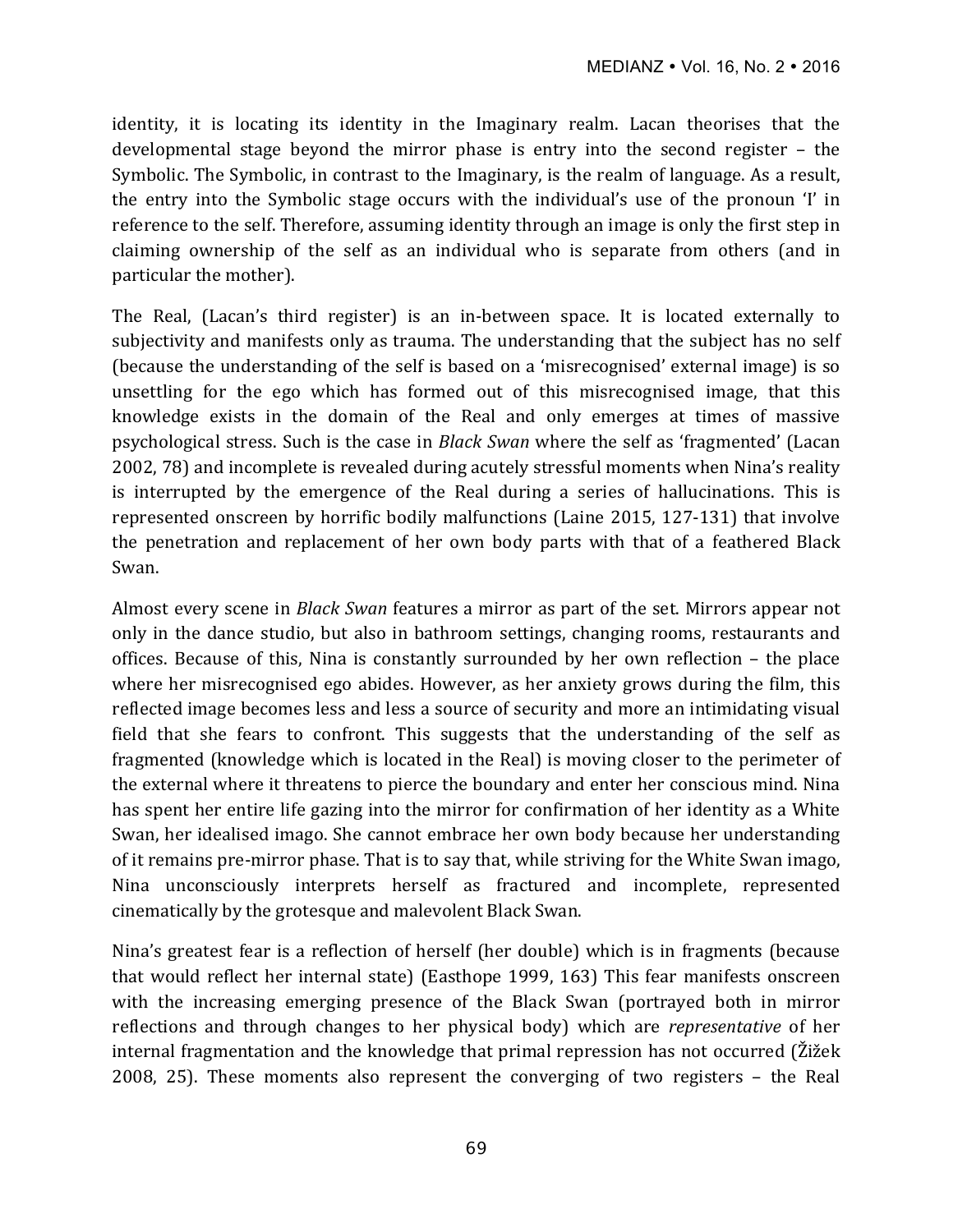(represented by the Black Swan), and the Imaginary (her image-based, pre-language reality).

Therefore, most abominable for Nina is the moment when the body parts of the Black Swan literally break through the boundaries of her own body, as opposed to remaining in the comparable safety of the glass surface of a mirror. The confines of the mirror (the glass surface) represent the boundary of her unconscious mind. Resultantly the Black Swan's appearances in mirror reflections are less frightening to Nina. So long as the image stays 'behind' the glass wall, the unconscious understanding of her fragmented self is stirring but has not yet broken through the boundary. By comparison, the Black Swan that transcends glass and enters bodily space suggests the divide between unconscious and conscious has been broken, and is the visual construction of the Imaginary being pierced by the Real. This first occurs half an hour into *Black Swan*, when Nina washes her hands in the bathroom of a concert hall foyer. She notices a small nick in the skin of her middle finger near the nail. She attempts to remove the stray piece of skin but the skin won't detach from her finger and instead she pulls back several centimeters of skin in the direction of her knuckle. Though simplistic, this image is simultaneously fascinating and repulsive. This scene symbolises Nina's entrance into psychosis as, after blinking several times, she realises she hasn't removed skin from her finger after all, thereby signaling that her initial perception of reality was impaired. This hallucination is the visual depiction of her unconscious breaking into her conscious, cinematically conveyed by the parallel image of her body breaking apart – indicative of the psychotic individual whose symptoms manifest from a divided subject who is struggling for, but failing at, an integrated identity.

Though it may seem that the Black Swan is the only symbol of the existence of psychosis, the presence of the White Swan (as the mirror image and something she attempts to embody) is as much a manifestation of Nina's psychosis as the Black Swan. The White Swan is also only an image to aspire to (an imago) in the same way that the Black Swan is only an image to cower from. Neither of them are real and the White Swan is no more able to provide Nina with stable selfhood than the Black Swan.

### **Foreclosure, the Name-of-the-Father and Psychosis**

The Oedipus complex follows on from the mirror stage, so while the fear of castration usually stems from the paternal function, the alienation and body fragmentation an infant endures prior to the mirror phase is related to the mother (Dor 1998, 95). Resultantly the development of the subject's identity is affected by both male and female roles. In *Black Swan* Nina suffers negative affect from her mother Erica and her male choreographer Thomas. In fact, Lacan emphasises the importance of acknowledging the triadic Oedipal family particularly in the understanding of psychosis; psychosis is a mechanism because there are several parts (in this case people and stages) involved in it, it is not a singular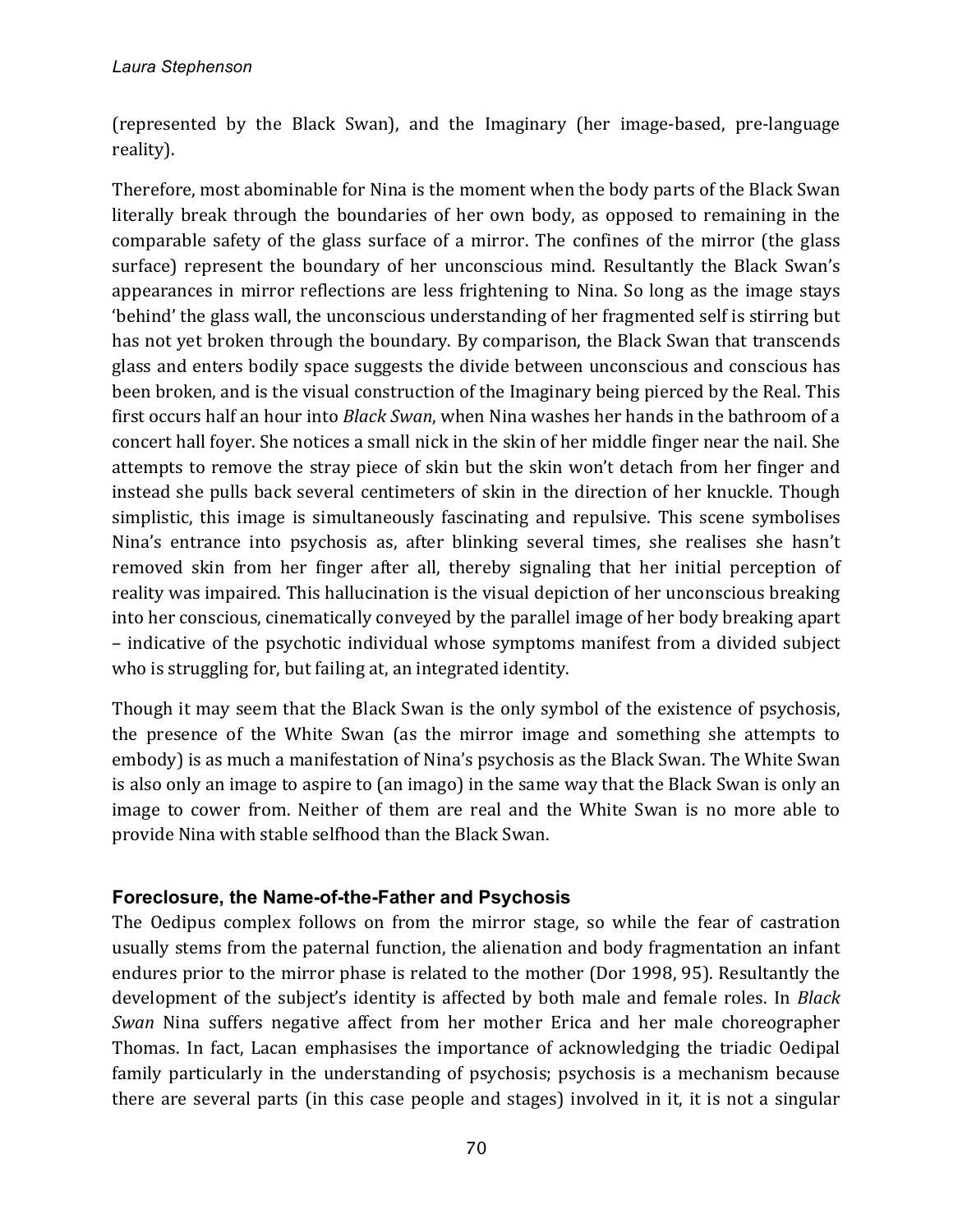shift from one point to another (Grigg 1999, 64). Psychoanalysis maintains that the individual's development of identity is based on repression and the very nature of repressed material is that it always returns in an attempt to be un-repressed (Lacan 1993, 12). However, there are some life-experiences that do not make it into the Symbolic order to begin with, and therefore cannot be repressed. These things are 'foreclosed' instead and manifest during trauma in the order of the Real, where they are untouched by language and structure. Such is the case when Nina experiences the morphing of her physical body into swan body parts or when she hallucinates the tearing of skin back from her fingernail – the foreclosed is manifesting at these moments as something unspeakable, something not representable in the Symbolic, something from the Real.

During the process of foreclosure, the subject banishes the possibility of castration threatened by the Name-of-the-Father paternal metaphor from the register of language and symbolisation; it is sent to 'another place'. This place is external to the subject (and the subject's world) so the foreclosed is expelled into the alien domain of the Real. Note that the Real differs from reality, as reality can be represented and consciously perceived (Grigg) 1999), although interestingly the Real can manifest in reality for the psychotic subject. As previously discussed, this is the case in *Black Swan* where the psychotic experiences of Nina are cinematically conveyed to the viewer as they present themselves visually in her reality. Only through this manifestation of the Real emerging in reality can the viewer understand the way that Nina experiences her psychosis (hallucinations and paranoia primarily) (Ouweneel 2012, 199).

Lacan's concept of foreclosure is based on Jacques Damouretts' and Edouard Pichon's use of the term (Grigg 1999, 49). As structural linguists, they believed that once a speaker has uttered a word, it then prevents certain possibilities from occurring so the utterance forecloses future events. However, for Lacan, rather than the utterance preventing the possibility of an event taking place, foreclosure refers to the 'fact that the speaker lacks the very linguistic resources for making the statement at all' (ibid.). This is because the foreclosed experience never made it into the Symbolic order in the first place, and therefore cannot be represented with language (ibid.) because the word (the signifier) is absent. Herein lies a key difference between repression and foreclosure; repression is linguistic in nature because for something to be repressed in the unconscious (which is structured like a language) it has to be first registered in the Symbolic (the realm of language) (Wright 2000, 74). If the repressed element has been registered in the Symbolic then it has already been recognised by the subject. However, in psychosis the 'necessary signifiers' (the words and the language) are absent, so the subject cannot recognise and then repress, so forecloses instead and, here, foreclosure works as a 'mechanism that simply treats the foreclosed as if it did not exist' (Grigg 2008, 7). It follows then, that Nina's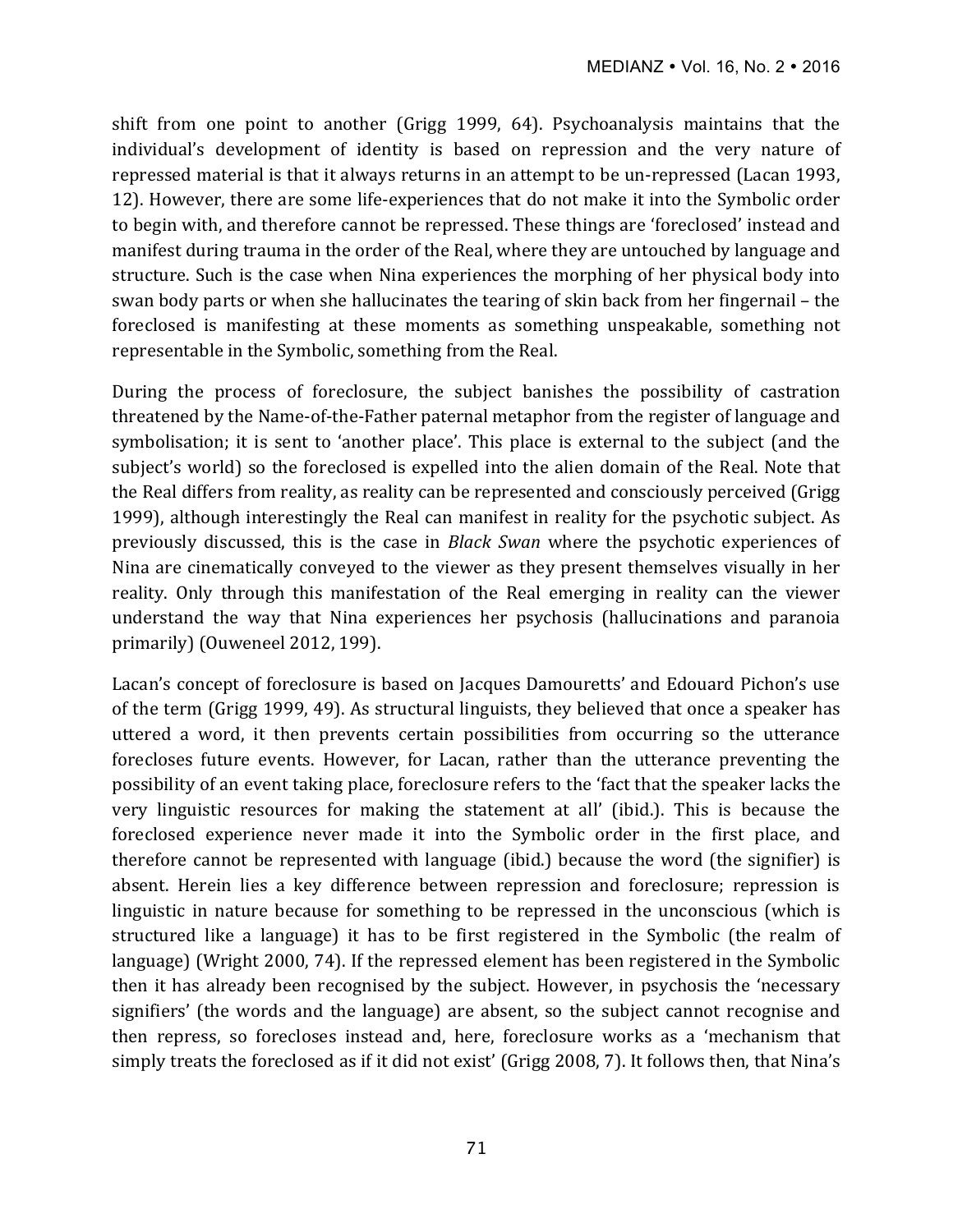psychotic hallucinations exist through trauma, in the domain of the Real – she doesn't have the linguistic resources for these unspeakable symptoms to manifest within the Symbolic.

In order for the child to successfully navigate the full trajectory of the pre-Oedipal stage and the Oedipus complex it must be able to differentiate itself as a subject (Nina in this case) as a separate individual from the mother (Erica). This differentiation, and movement into the Symbolic order, requires the ability to substitute experience for a representation of experience. In other words symbolisation must occur through language. However, the foundation for symbolisation occurs during primal repression  $-$  a process which secures the primordial signifier, referred to by Lacan as the Name-of-the-Father (Dor 1998, 113). Given that Nina has not a single paternal figure but a very over-bearing maternal figure in her life, primal repression is blocked by foreclosure. The Name-of-the-Father paternal metaphor does not occur and Nina does not have an Oedipus complex (at the usual age), does not gain entry into the Symbolic and continues to exist instead within the Imaginary for most of her adult life. Foreclosure is the action which prevents primal repression from occurring in some cases (ibid., 121) but as foreclosure doesn't necessarily lead to psychosis, it is important to recognise that it is only Name-of-the-Father foreclosure which creates psychosis, because the Name-of-the-Father is the primordial signifier.

Therefore, as foreclosure of the Name-of-the-Father creates psychosis (Restuccia 2004, 203), it is logical that Nina's psychosis in *Black Swan* emerges not only at the climax of her career (and therefore an emotionally stressed time), but also at the time in her life she first comes under the control of a male choreographer (Thomas) who both functions as the object of her sexual desire and the governor of her career. While Nina's childhood is lacking a father figure and is overly endowed with the maternal presence, it could be argued that she does not escape the primordial signifier altogether; rather, it appears in a deferred form (as Thomas). Thomas has an influential position in Nina's life; he wields significant power and his actions have considerable effect on her physically, mentally and emotionally, indicating his role as the master phallus. Thomas may be seen as governing the ballet world where his opinion is law and he regulates the desire of his dancers. It is during her interactions with Thomas that it becomes apparent that Nina never embarked on an Oedipal trajectory: she simultaneously fears him (she cowers before his criticism), rebels against him (resists his advice), and desires him (attempts to sexually seduce him in order to get the role of Swan Queen). Two decades after it was meant to occur, a male figure enters Nina's life and fulfills the paternal metaphor; Thomas enters the position of Nameof-the-Father for Nina. Resultantly Nina resumes the trajectory of her Oedipal complex, although in delayed form, and far too late to prevent foreclosure. This leads to her psychosis. As the Name-of-the-Father is a paternal metaphor which replaces desire for the mother (and the mother's desire) and puts in its place phallic meaning (Grigg ibid.), this explains the hostile tension between Erica and Thomas who are fighting for control over,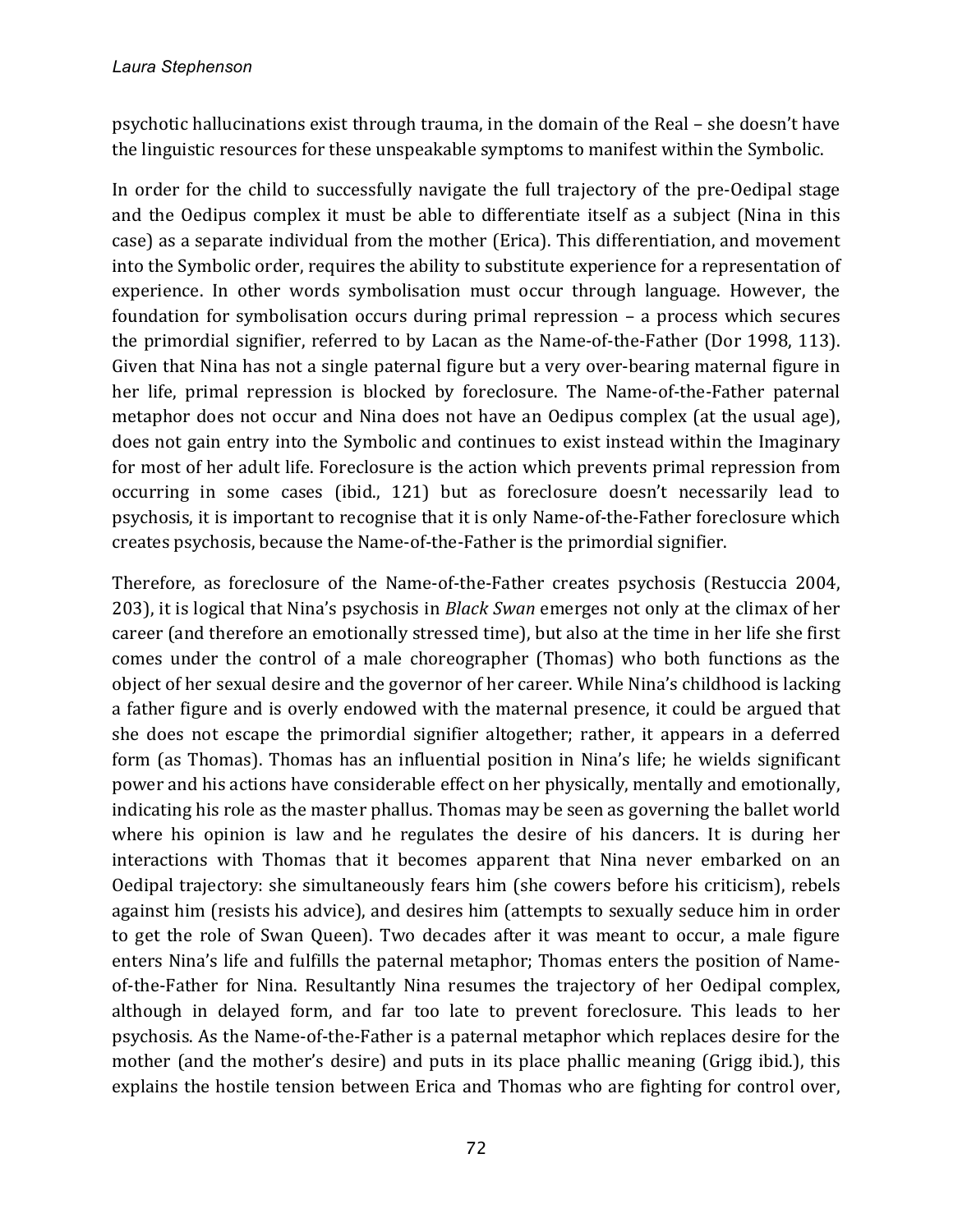and intimacy with, Nina. If we view Thomas as a belated primordial signifier for Nina, perhaps this is why he has even more effect on her than her mother during the timeframe of *Black Swan*. As the father figure he outranks the mother in the same way that the paternal metaphor (Name-of-the-Father) is a primordial signifier because it holds a particularly powerful position in the 'subject's symbolic universe' where it governs order, including regulating laws and rules surrounding desire of both the child and mother (Dor 1998, 93). 

According to Lacan the onset of a psychotic episode cannot be predicted although the elements required for the onset are present all along, existing dormant within the subject since childhood (Grigg 1999, 60). The trigger is an event where the Name-of-the-Father is called into 'symbolic opposition to the subject', meaning the subject is called into a position, through language, that illuminates the lack of the signifier (ibid.), which results from the Name-of-the-Father being foreclosed. This outcome is somewhat more significant than neurosis - which occurs if the resolution of the Oedipus complex merely suffers a disruption. Foreclosure (prevention from ever coming into being) means primal repression is blocked, the paternal metaphor fails and entrance to the Symbolic order is prohibited. This in turn means that the child remains stuck in the Imaginary register where the libidinal closeness between mother and child continues and the child fails to develop an understanding of the self as individual and distinct from the mother. For example, Nina and Erica share a home, a profession, and a relationship that resents the development of all other relationships; Erica is both wary of Thomas and outright hostile towards another dancer (Lily) who visits Nina at home. Indeed, *Black Swan* suggests that Erica and Nina are each other's sole companion and fulfill a variety of functions beyond the traditional boundaries of adult-child and mother-daughter relationships. This is articulated in a scene where Nina and Erica cut into a celebratory cake after Nina's casting as the Swan Queen. Erica, with her index finger covered in sponge and icing, encourages Nina to lick it off. Such an action might be normal for a mother and an infant, but for a mother and a grown woman, this level of intimacy feels unusual and uncomfortable.

Having said this, Lacan considers that in subjects with an underlying psychotic structure who are yet to enter into a full-blown psychosis there is a degree of 'suppletion' (*suppleance*). Suppletion is the pre-psychosis attempt to find an alternative substitute for what is absent at the level of the Symbolic register. In other words the subject finds a 'stand in', another person, who can temporarily cover for the absence of the Name-of-the-Father. The substitute is adequate until an enigma occurs and the lack of meaning beneath is revealed. Grigg states that it is not uncommon for this series of events to occur at the beginning of adulthood, where previously the libidinal relationship between mother and child was not challenged (ibid.). Although *Black Swan* casts Nina in her mid-late twenties, the foreclosure on the Name-of-the-Father and absence of primal repression in her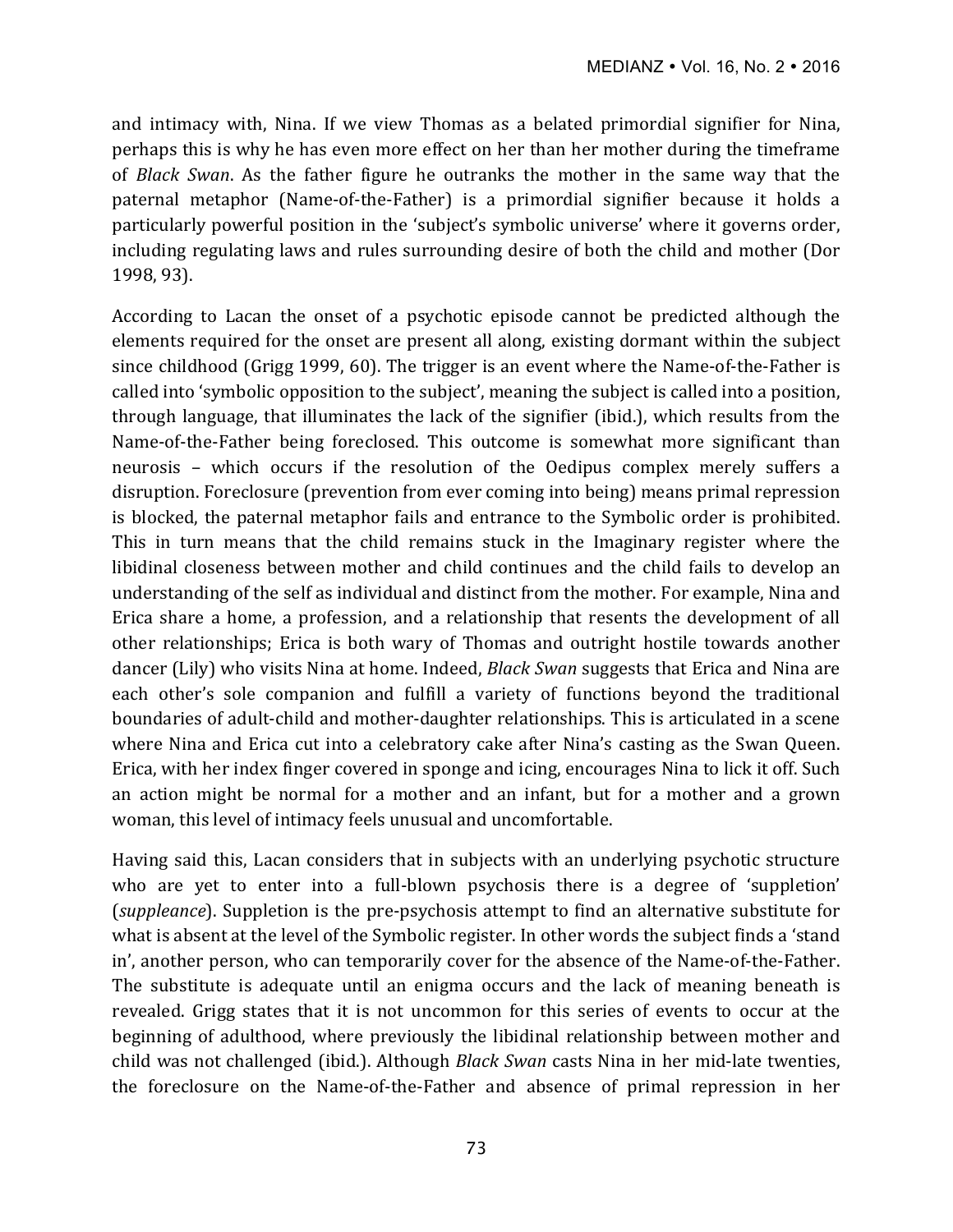childhood enable the continuation of her adolescence well into her adult years. Resultantly, until the time frame in which *Black Swan* is set, the Nina-Erica libidinal relationship thrived. With her new role as the prima ballerina, this relationship is challenged for the first time by Thomas, who makes Nina aware of her own ambitions and desires beyond the ones she shares with Erica. Erica views Thomas as a threat, having endangered the intimacy she had previously shared unspoiled with Nina in their pre-Oedipal dyad; however, once Thomas activates the position of Name-of-the-Father for Nina, anyone else can theoretically occupy this function too – Erica included.

## **The Conscious Unconscious and the Breaking of Boundaries**

Given that Nina suffers a gradual banishment from the Imaginary and has also been prevented from entering the Symbolic, she is theoretically left nowhere to exist besides Lacan's third register  $-$  the Real. In other words, it seems logical that she experiences foreclosure of the Name-of-the-Father in such a traumatic way and psychologically suffers because of this. During psychosis the unconscious is (unusually) at the surface of the subject and becomes conscious (Lacan 1993, 11). Take, for example, Nina's unconscious understanding of herself as fragmented and incomplete  $-$  a knowledge so horrific that it is located in the Real and manifests visually through the depiction of a Black Swan appearing at certain moments at the boundaries of her own body. However, articulating the unconscious through certain (psychotic) behaviours doesn't necessarily mean that the unconscious recognises itself. Lacan also states, 'The subject speaks to himself with his ego' (ibid.  $14$ ), although, ironically, it would seem the subject is unaware this conversation is occurring. 

Psychosis is marked by the subject reacting to seemingly insignificant signs and investing in them meaning and significance  $(i$ bid., 9). Lacan uses the example of the subject who sees a red car in the street; if the subject is psychotic they will conceive that the red car went past deliberately at that moment, that its presence is significant; they imbue it with meaning. Similarly, everything becomes a sign for the psychotic individual (Kristeva 1993, 139). The whole world is full of attributed meanings, many of them negative and sinister  $$ making the psychotic subject alienated and often afraid. Nina's decline into psychosis is highlighted through her investment of meaning into events that are insignificant. For example, she perceives that a single glance from Lily (the rival dancer) is evidence of Lily attempting to usurp Nina's position in the company. Later, fleeting shadows in the dance studio are interpreted by Nina as Lily and Thomas erotically embracing. These insignificant moments are imbued with significance because the absence of a primordial signifier in Nina's childhood, and hence the absence of primal repression, means that signifying chains remain unanchored to the Symbolic. Those signifying chains float freely so signification occurs anywhere at any time, or as Lacan says, this process is 'the emergence in reality of an enormous meaning that has the appearance of being nothing at all' (Lacan 1993, 85).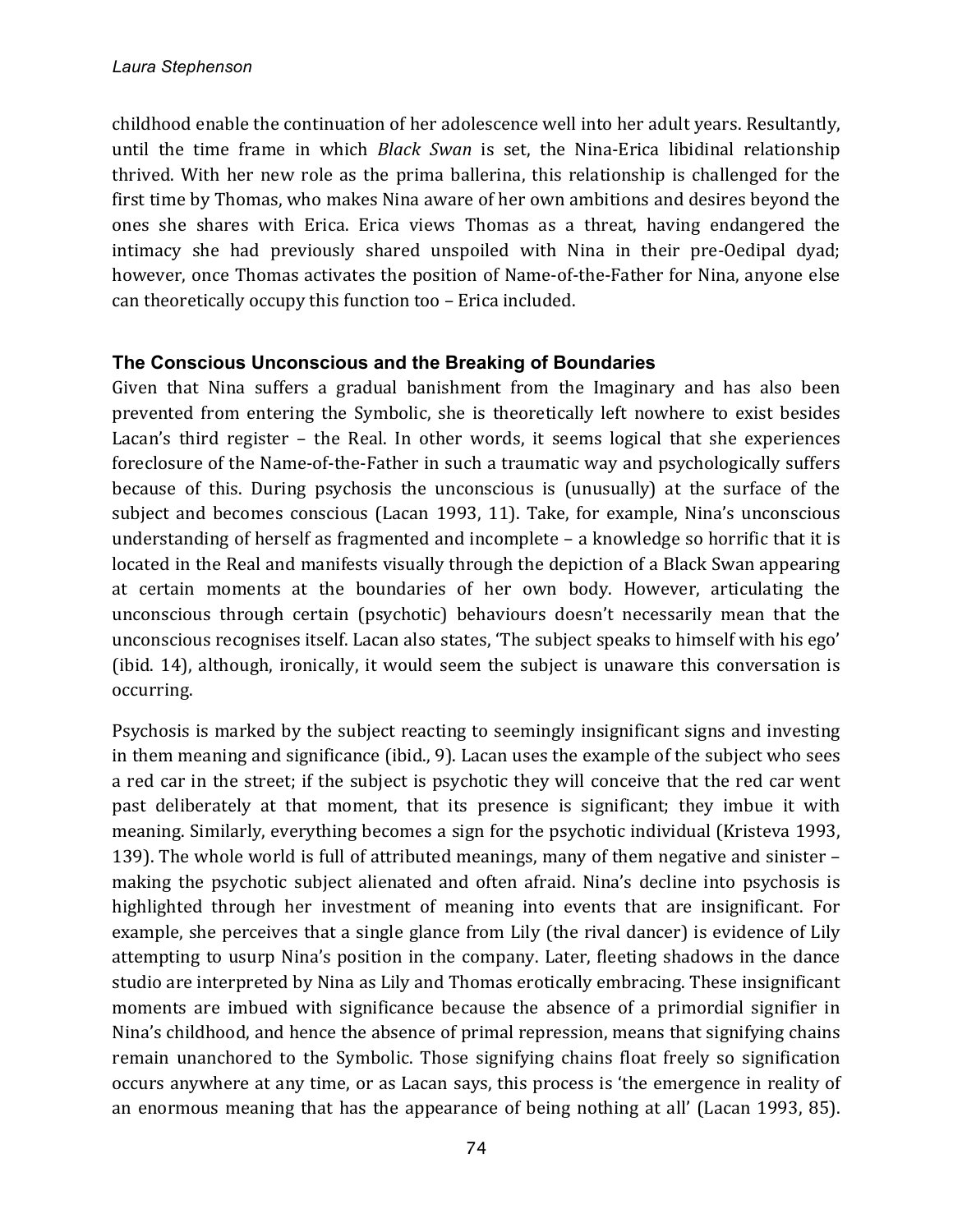The meaning the psychotic garners from these experiences (elements, objects, events or people) is understandable to them, yet totally unnatural to others, making paranoia a difficult phenomenon for the non-paranoid to comprehend. For example, Lily and Thomas are both completely baffled by Nina's accusations and suspicions. Each psychotic subject reinvents a Symbolic realm, where they alone exist. The difficulty for the analyst is that the psychotic's signifiers are random, so the problem lies in understanding the mechanism the subject (unknowingly) employs. In other words, the psychoanalyst needs to consider structural traits and patterns rather than simply observing symptoms (Dor 1997, 16). In the case of Nina there is a definite persecution paranoia occurring, although the viewer of *Black Swan* is not in a position to know whether this paranoia is justified.

The central clinical characteristic of psychosis is an altered relationship with reality (Lacan 1993, 44). This altered relationship with reality is called 'delusion' and functions as a defense mechanism for the subject (ibid., 79). Interestingly, for the psychotic, an alternative connection with reality is not necessarily problematic, given that those experiences may not be negatively affecting (ibid., 75). The problem lies in the psychotic's certainty of that reality, that they believe what they are experiencing to be real regardless of what that entails - even the extraordinary. It is the psychotic's utter conviction of the truth of signifying events that makes them delusional. So while it is unlikely that Lily wishes to usurp Nina's prima ballerina position, Nina is not in a frame of mind where she can view the situation objectively. She is certain that Lily slipped drugs into her drink so that she would be late for rehearsal the following day, despite this being an extraordinary accusation. Lacan claims the psychotic's 'certainty is radical' (ibid., 75), meaning that others who are not psychotic may experience the same things but have significant doubt surrounding the truth or reality of the experience. Indeed, the truly deluded subject will become increasingly certain of their beliefs (ibid., 77). In addition to this, the deeper the psychotic enters into the conviction of their delusion, the more of their world the delusion will encapsulate. In *Black Swan* for example, Nina's suspicion of Lily as a sabotaging force grows to also include Thomas, her mother and some of the other dancers in the company. In theory, left untreated, the psychotic subject's whole existence will be pulled into the delusion.

Mirrors are an appropriate prop for the depiction of psychosis given that they provide an image which functions as the vision-based manifestation of the emergence of the Real in reality. In other words the viewer is able to see what Nina is experiencing as generating meaning. Further, since the subject's self identity is based on a reflective image, Nina continues to look to the image for confirmation of the ideal ego (her imago). Nonetheless, the mirror is also the object that exposes the unconscious understanding of the body as fragmented and incomplete, thereby revealing the Oedipus complex as unresolved. Expressly, the mirror has multiple functions in *Black Swan* – it both reflects the ideal ego,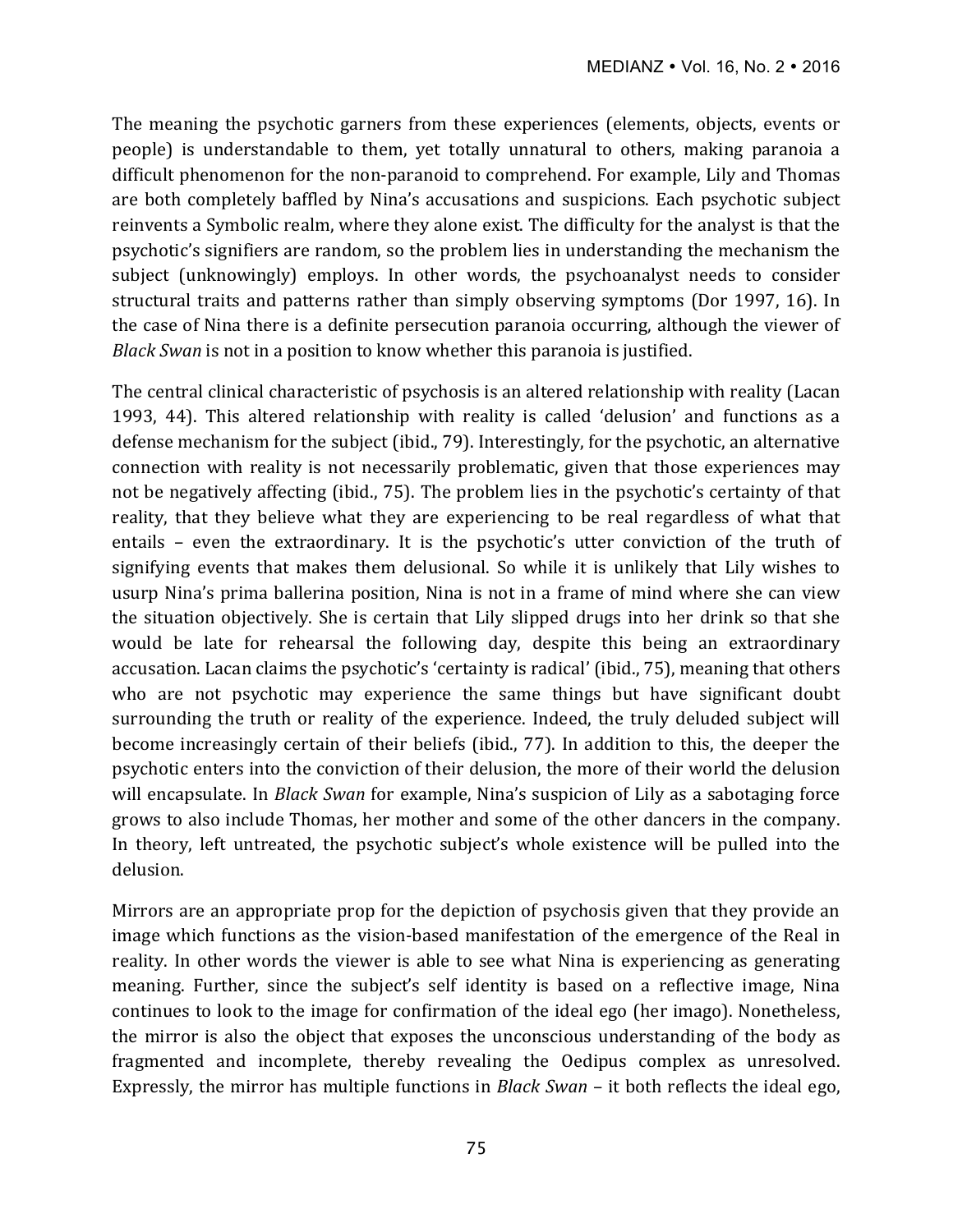while simultaneously performing the ego ideal, which polices social standards and moral behaviours. Yet, the mirror also serves as an aesthetic representative of subjective destitution – the eventual realisation that the supposed 'reflection' is actually not reliable in its depiction of 'reality'. Eventually *Black Swan* conveys that the assumed authenticity and accurateness of the mirror image, is actually not truthful; the reflection cannot be trusted.

Not surprisingly then, given the constant presence of mirrors in *Black Swan*, three moments of psychosis take place in front of full length dance studio mirrors. To begin with, the psychotic deterioration of Nina's psyche is depicted in a costume-measuring scene where she senses a shift in the reflected image in front of her, though she herself does not move. When she tries to scrutinise this movement the mirror image 'behaves' and whatever she thought she saw disappears. A second key scene shows Nina rehearsing by herself in the studio late at night. Her body and the image in the reflection are framed simultaneously through a series of long shots and extreme long shots. As she rotates *en pointe* before the mirror the reflected image loses synchronisation with her real world self. The mirror image is slightly behind her timing, completing the rotation a second after her. When she attempts to eradicate her suspicions (as in the previous costume-measuring scene), the mirror image doesn't conform this time, but instead refuses to move though Nina lifts an arm. It is at this moment that the malevolent Black Swan Nina fears, which is the visual representation of the fragmented self, becomes explicitly and the effect is horrifying for both Nina and the viewer.

This moment indicates the emergence of Nina's pathology, a psychosis that is based on the realisation that she is fragmented and incomplete. As previously stated, the confines of the mirror's glass surface, function as something of a safety barrier  $-$  a boundary between Nina's unconscious and conscious mind. So long as Nina's real body and mirror image remain synchronised, the horrific understanding of the self as fragmented and incomplete remains undisturbed. These two images falling out of synch visually signifies that Nina's conscious and unconscious are out of synch - they contain different information. Her conscious contains the White Swan imago while the unconscious contains the Black Swan reality. Terrified, Nina takes several steps backwards, reversing into another studio mirror. Now the reflection, still representative of the Black Swan, turns independently to look malevolently at the real Nina. This moment  $-$  this turning and confronting  $-$  is the first visual representation of outright rivalry between the ideal-ego gained in the mirror phase (the White Swan imago) and the misrecognised fragmented self (the Black Swan).

These 'mirror moments' in *Black Swan* are visual hallucinations - part of the set of symptoms that occur with psychosis. Lacan refers to a number of 'elementary phenomena' that manifest during psychosis (op cit in Grigg 1999, 57). Such phenomena can specifically include thought-echoes, verbal enunciations and hallucinations. Hallucinations exist within the realm of the Real but appear as if in reality to the psychotic subject (ibid., 53). This is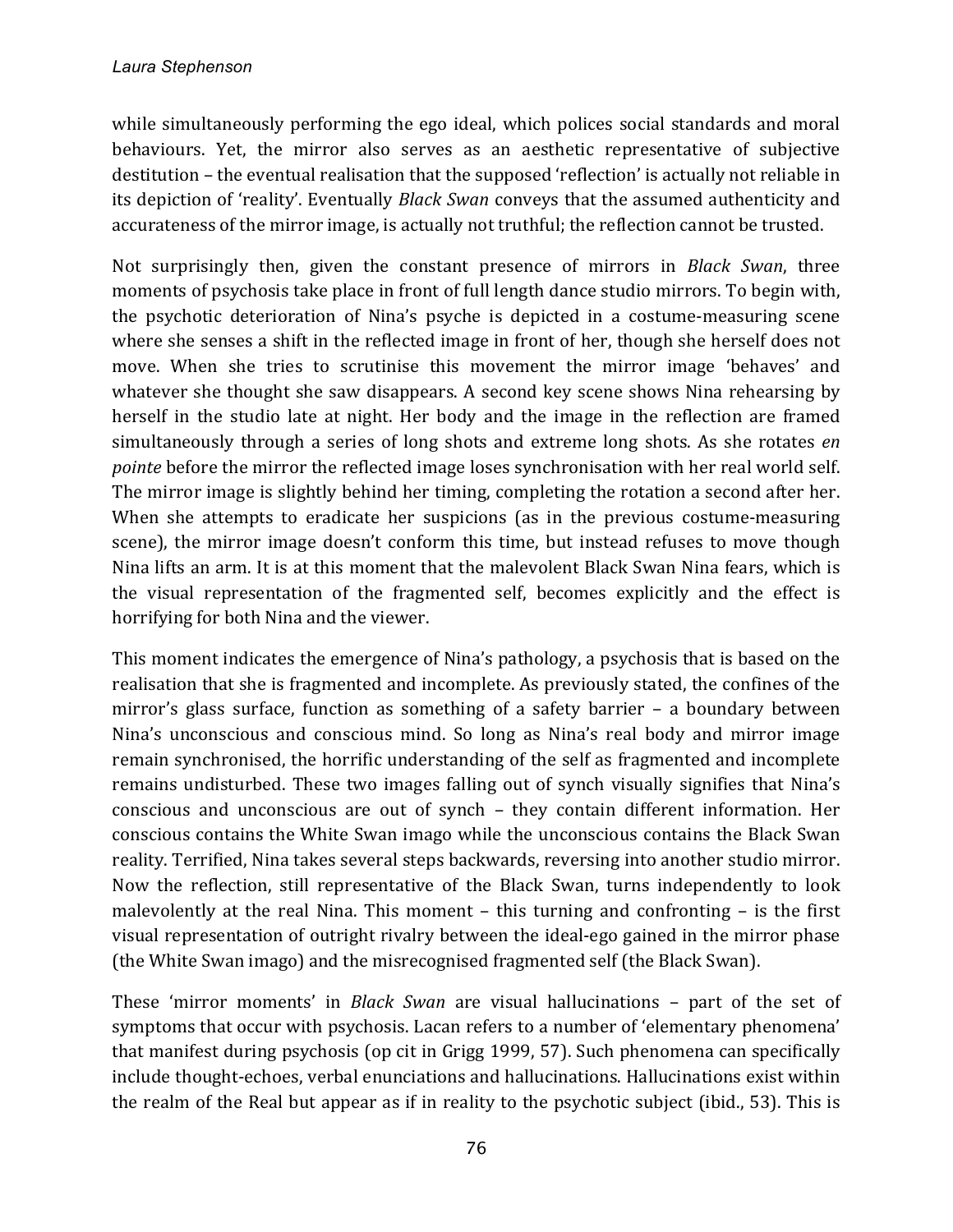because hallucinations form the site where the repressed returns as a neurotic symptom, and the foreclosed returns in a form 'outside the subject' by reappearing in the Real (ibid., 56). Hallucinations may be verbal, visual or tactile in nature (Lacan 1993, 14) and are 'located at both the symbolic and imaginary levels', meaning symptoms of psychosis may contain language and image and manifest in the form of hallucination (Grigg 1999, 53). In Nina's case her psychosis reveals itself insidiously through the increasingly frightening visual depiction of body malformations, which are entirely appropriate given that her psychosis is based on the realisation of the self as fragmented and incomplete. In contrast to the grace of her body on the dance floor, her psychosis initially manifests in the form of her body encountering monstrous phenomena such as her skin peeling back from her nail, the emergence of black feathers through her skin and eventually the snapping of her shin bone which reforms into a swan's leg (Laine, 127-131). These grotesque events are the horrific Real piercing through into Nina's reality, pushing at the seams of her conscious. Nina's psychological deterioration manifests visually and physically in the image of a Swan for a particular reason. Not only is the Black Swan representative of horrific knowledge, but also the White Swan is Nina's imago. The emergence of separated swan body parts; pushed through her skin, suggest that her fragmented self is literalised onscreen as dissected pieces of her imago. This further suggests that both the illusion of the White Swan imago and the Black Swan spectre of foreclosure must be shattered if she is to regain psychological health. It is also reconfirmation that the White Swan is as much a symbol of her psychosis as the Black Swan, thereby reinforcing the third function of the mirror within *Black Swan* previously mentioned - that the mirror is an anaesthetised version of subjective destitution; the realisation that the depiction of reality in the identical reflection is actually not an identical depiction of reality, and the mirror image is untrustworthy.

*Black Swan's* climax involves a physically aggressive altercation on opening night of *Swan* Lake. Interestingly Nina and Lily look similar, though Lily is a better embodiment of the seductive Black Swan. Consequentially, when Nina looks in her dressing room mirror during the interval she (being in a paranoid psychosis) sees Lily in the reflection, dressed and ready to go on stage as the Black Swan. Mistaking the reflection for the real thing, in a moment of physical aggression, Nina (as the White Swan) fights with the reflection and shatters the mirror. The shattering of the mirror is indicative of the moment that the barrier surrounding Nina's conscious mind is fully punctured by the traumatic unconscious knowledge. The breaking of the glass surface indicates the walls are down, and the conscious is being flooded with the psychosis that is based on her traumatic understanding of her fragmented self. As she fights, the image of Lily morphs slightly to reveal that Nina was in the reflection all along and what the viewer sees is an image where Nina is fighting her absolute replica – herself – hereby suggesting a very palpable struggle between the imago White Swan and the fragmented self of the Black Swan. This physical altercation suggests that Nina is struggling desperately to maintain the ideal ego she aspires to whilst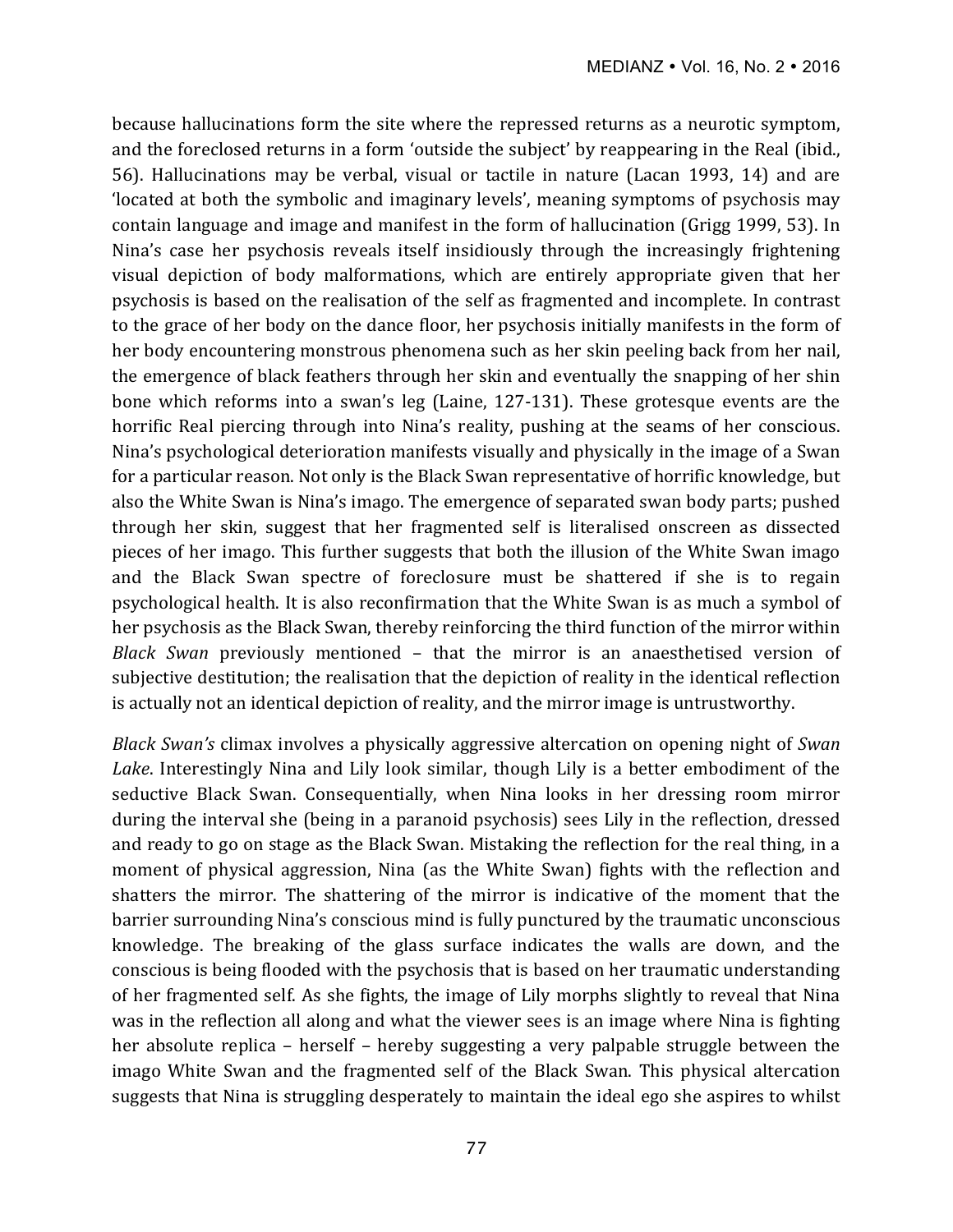her ego ideal attempts to reveal the details of her infantile life with her mother by pushing through to the conscious. Although she has already succumbed to psychosis, any acknowledgement of her incomplete self is horrific, and this physical fight is the last ditch attempt to avoid acknowledging those traumatic truths. The White-Swan-Nina stabs the reflection-Nina with a shard of glass from the shattered mirror.

This action – when Nina stabs her reflection/herself with a shard of glass – is particularly meaningful. The destabilisation of her imago happens as an internal process. As Nina's unconscious Black Swan pushes increasingly at her conscious boundaries during the course of the film, she does not so much unravel as implode. This self-destructive process is symbolised in a finale where she shatters her reflection in the mirror and stabs her own torso. She is so engulfed by the psychosis and yet, so desperately afraid of acknowledging the truth, that she uses a fragment (the shard of mirror), of her fragmented self (the Black Swan reflection), to avoid acknowledging the truth (that she is fragmented). It is important to recognise that she uses a shard of her former Black Swan reflection to stab her White Swan self, suggesting (again) the unconscious attempt to 'free' the truth by breaking the shell of the White Swan imago and symbolically challenging the mirror's presumed truthfulness and reflective accuracy. Therefore, while for the majority of the film the Black Swan has appeared to be a malevolent force, this scene turns this perception on its head and reinforces the notion that the White Swan imago is as much a symbol of Nina's psychosis as the Black Swan. This inversion occurs when one considers the Black Swan is actually trying to 'help' Nina recognise her underlying fragmented self in order to repair it, to move beyond the mother-child libidinal relationship and to become a better functioning adult. It also reveals that Nina's ideal sense of self (her imago) being based in the reflected image is also flawed; she cannot properly 'see' herself by looking at her reflection, because the reflection is not reliable.

As the Black-Swan-reflection lies unconscious in a pool of her own blood Nina goes out to perform the role of the Black Swan. During the performance the skin on her arms gradually develops black feathers. This is a visual symbol that despite her attempts to silence the truth (by stabbing the reflection), with her conscious and unconscious walls down, Nina finally recognises she is fragmented and she is the Black Swan. By the end of the performance the feathers have grown into huge, fully developed black wings. Previously the emergence of Black Swan body parts through Nina's own skin was grotesque and something against which she rebelled. The uninhibited growth of the wings and their full, ethereal beauty suggests Nina is no longer attempting to fight the appearance of the Black Swan and that she has acknowledged her self as fragmented. The presence of the wings represents her fragmentation which is caused by the separation process she never went through with her mother, resulting in mal-development that has plagued her ever since.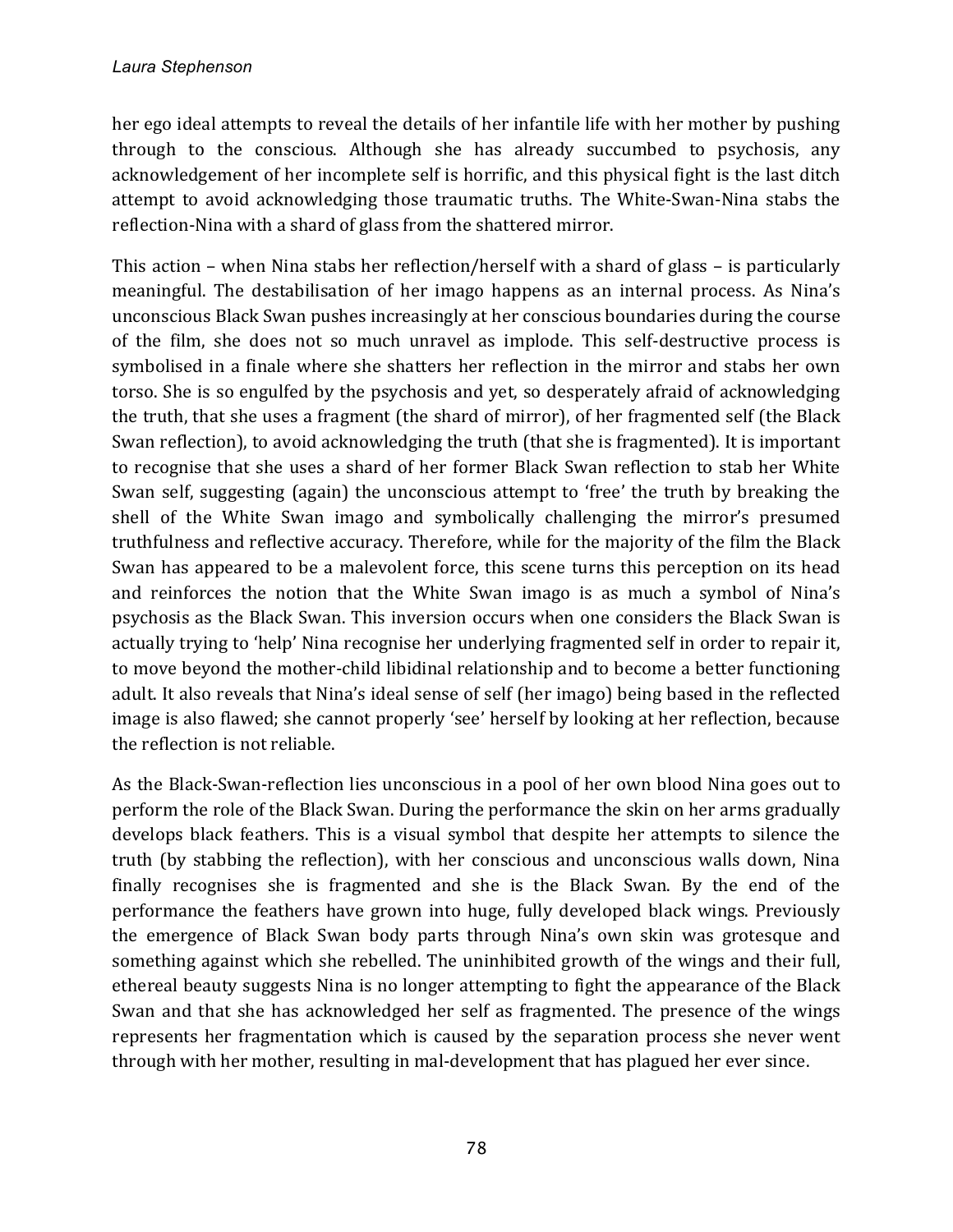Nina returns to the dressing room and discovers the body she stabbed has disappeared. At this moment she emerges from her psychosis, reconnecting with reality and understanding that she did not stab another dancer but her own mirror image – and in stabbing her mirror image she has, of course, stabbed herself. This newfound clarity signifies not only her emergence from psychosis but the realisation that she is neither her White Swan imago or her fearsome Black Swan doppelganger: she is Nina Sayers who lives in the real world, in a physical body that is separate from her reflection image and from her mother.

Nina manages to dance the final scene, but upon landing her last jump, she reveals her abdominal wound and whispers the words: 'I was perfect'. One reading of this statement is that this is simply a long overdue acknowledgement of her own ability as a dancer and her acceptability as an individual. Up to this point Nina was still heavily reliant on the reassurance of the mirror imago and yet had been prevented from entering the Symbolic by Erica. Resultantly she never properly used the term 'I' in reference to the self and had not claimed full ownership of herself as separate from others (and in particular her mother). The use of the term 'I' at this moment suggests her psychotic break actually assisted her in moving into the realm of the Symbolic where she can use language to distinguish her self for the first time. However, an alternative reading is that the words 'I was perfect' are actually an indication of Nina's understanding, not of her perfection as a dancer and individual, but that her identity as a subject who is both fragmented Black Swan and imago White Swan is a normal and genuine state of the human condition; that clarity, truth and even 'perfection' can be found in combinations, inconsistencies and imperfections. 

## **Conclusion: The Agency of the Reflection**

The mirror phase has long been acknowledged as an important stage in the development of the subject. Lacan in particular theorised that recognising one's reflection was a crucial moment in the psychological progression of the infant. Engaging with the mirror and recognising the reflection indicates the infant subject understands the self as a separate person from the mother and as a person with physical autonomy. Although I acknowledge the importance of this psychoanalytic work and concur that the subject initially conceptualises itself through image, I also argue that a prolonged and intense relationship with the reflection of one's image can be ultimately damaging. *Black Swan* suggests that for an infant the image is informative, but for an adult the image is destructive.

Beyond the early infancy years the mirror ceases to be a neutral zone that placidly reflects colour and movement. For people such as dancers, gymnasts and models who engage with the mirror for sustained periods of time, the reflection gains significantly more meaning. In these instances the reflection first becomes a confirmation of identity  $-$  a reassurance that the subject exists so long as the reflection is there. Secondly, the individual in these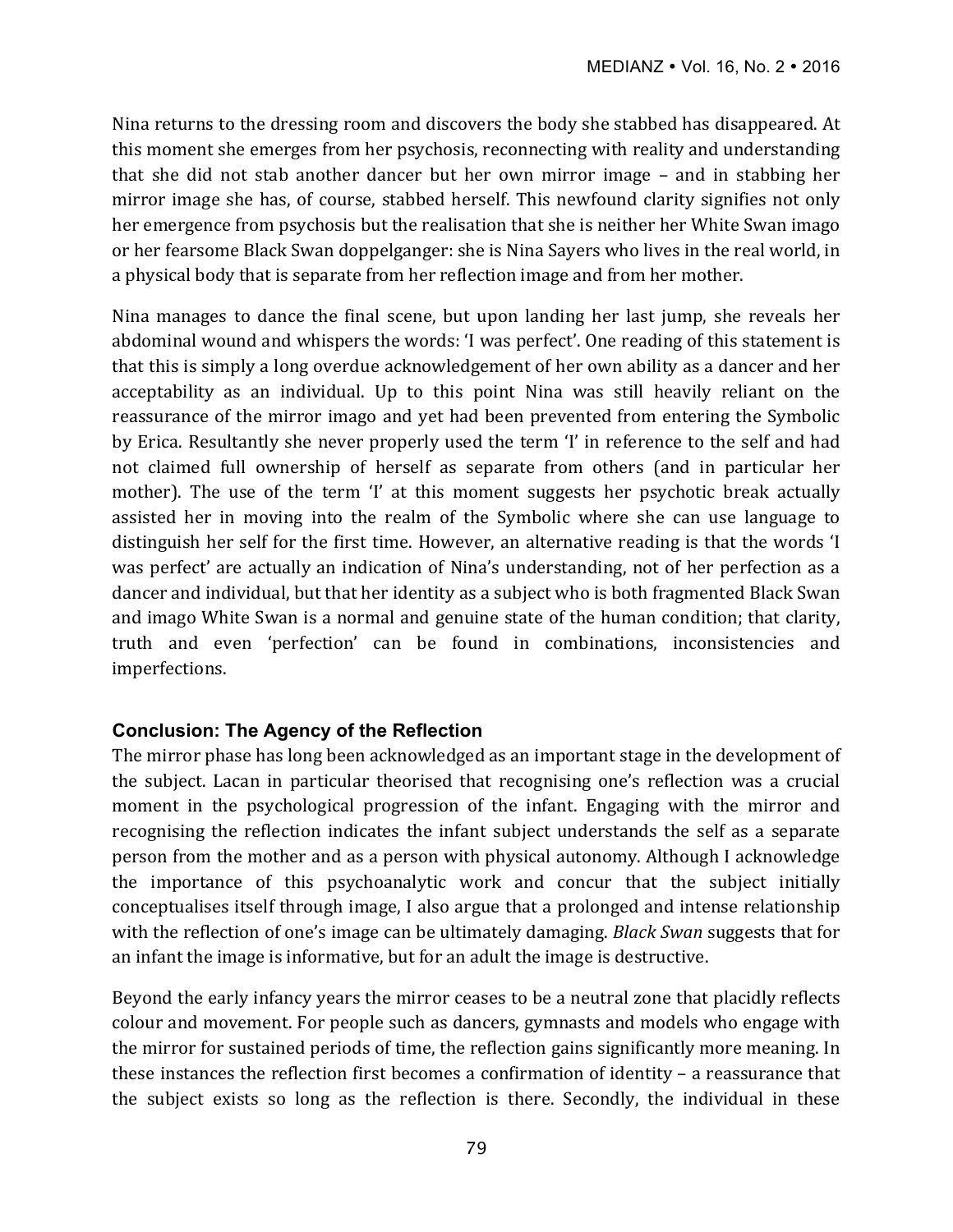aesthetic professions returns to that image again and again to solidify a sense of self. Eventually, the identity of these individuals comes to depend on the mirror image rather than be solidified by it. These professions are notorious for their demand of aesthetic perfection. Consequentially the ballerina (Nina in the case of *Black Swan*) is no longer able to turn to the image for confirmation of identity  $-$  she turns to the mirror instead for confirmation of perfection; but neither confirmation of identity or of perfection can be reliably found in the mirror.

This analysis sought to formally identify the link between the image and psychosis in *Black Swan*. The psychoanalytic reading of this text revealed that the mirror wields more power than usually attributed to it; the mirror is not benign and the reflection has an agency of its own. Those whose identity relies on the mirror image become tormented by the desire to first make the image flawless and then to embody the image and the perfection that comes with it at all times. The attempt to embody and sustain perfection is impossible although the sheer drive in doing it can cause immense emotional, psychological and physical stress.

Despite the Black Swan initially appearing in the mirror image as malevolent and representative of her psychological disorder, this film suggests that the greater damage is inflicted on Nina, not through the haunting psychosis of the Black Swan, but through the taunting perfectionism of the White Swan and *un*truth of the imago reflection. This finding appears unique within the current literature about the film which generally focuses on the Black Swan's negative positioning as a symbol of disease, inequality and Otherness (Marston 695-711; Sandino 305-317), horrific indicator of madness and distress (Fisher & Jacobs 58-62; Clover 7-9; Bignall 121-138; Smith, Austrich, Brown & Steding 97-101), or sign of repressed female sexuality within the patriarchy (Subramanian & Lagerwey 1-20; Corpus 157-160). These readings of *Black Swan* tend to avoid acknowledging the obsessive striving for perfectionism (presented onscreen by the mirror imago and the ethereal White Swan) as an aspect of Nina's identity, which is just as dangerous, damaging and influential in the subject's diegetic trajectory through psychosis.

While in the instance of *Black Swan*, Nina faces several confrontations with other characters; it is the relationship with her reflection that takes centre-stage in this film. Arguably this is because the relationship with her reflection is informed and manipulated by all those other issues (such as her intense relationship with her mother, her rivalry with other dancers and her emerging sexual desires). Nina's declining psychological health is appropriately depicted through that mirror image and the harder she tries to *be* her imago through the embodiment of perfection, the further into psychological disorder she progresses. In the end the most horrific fear for Nina, the grotesque emergence of the Black Swan, is actually the event that breaks the cycle of perfectionist delusion and allows her to identify as something other than an image.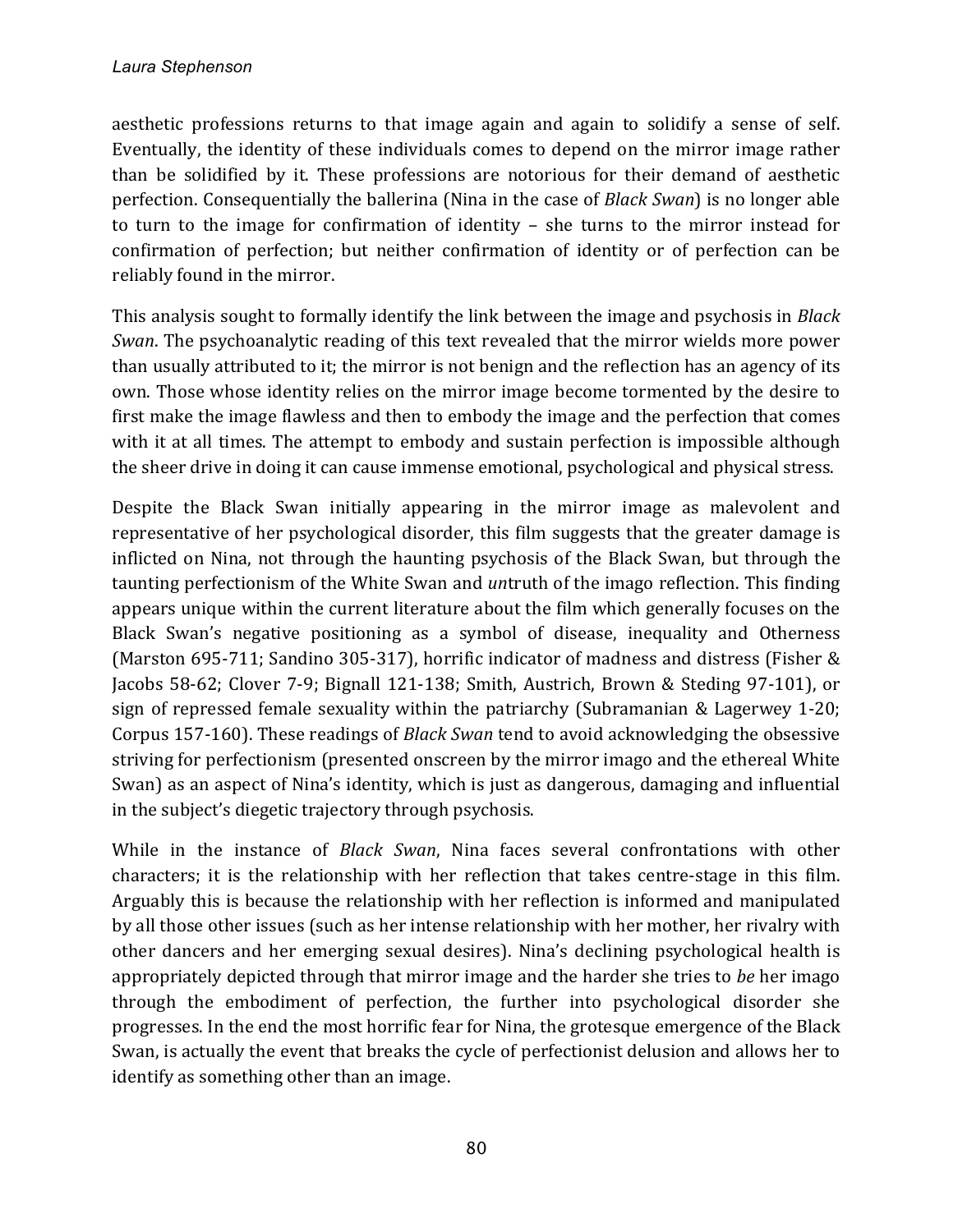## **Notes**

1. Lacan's terms are based on Freud's original terms that are *verdrangung* (displacement), *verwerfung* (rejection) and *verleugnung* (denial).

# **References**

Aronofsky, Darren. 2010. *Black Swan*. Fox Searchlight.

Bignall, Simone. 2013. '*Black Swan*, Cracked Porcelain and Becoming-Animal'. *Culture*, *Theory and Critique* 54 (1), Apr: 121–138, doi:10.1080/14735784.2012.749110.

Clover, Joshua. 2011. 'The Looking Class'. *Film Quarterly* 64 (3): 7-9, doi:10.1525/fq.2011.64.3.7.

Corpus, Rina Angela. 2011. 'Ballet in the Dark: A Critical Review of *Black Swan* by Darren Aronofsky'. *Humanities Diliman* 8 (2): 157-160.

Dor, Joël. 1998. *Introduction to the Reading of Lacan: The Unconscious Structured like a Language*. Other Press.

Dor, Jöel. 1997. *The Clinical Lacan*. Edited by Judith Feher Gurewich. Lanham: Jason Aronson Inc.

Easthope, Antony. 1999. *The Unconscious*. London: Routledge.

Fisher, Mark, and Amber Jacobs. 2011. 'Debating *Black Swan*: Gender and Horror'. *Film Quarterly* 65 (1): 58–62. *JSTOR*, doi:10.1525/fq.2011.65.1.58.

Grigg, Russell. 1999. 'From the Mechanism of Psychosis to the Universal Condition of the Symptom: On Foreclosure'. *Key Concepts of Lacanian Psychoanalysis*, edited by Dany Nobus, 48-74. New York: Other Press.

Grigg, Russell. 2008. *Lacan, Language, and Philosophy*. New York: State University of New York Press.

Grosz, Elizabeth. 1990. *Jacques Lacan: A Feminist Introduction*. Sydney: Allen & Unwin.

Kristeva, Julia. 1993. *Desire in Language: A Semiotic Approach to Literature and Art*. Edited by Leon S. Roudiez, Translated by Thomas Gora et al. Oxford: Blackwell.

Lacan, Jacques. 2002. *Ecrits*. Translated by Bruce Fink, 1st complete edition in English. New York: W.W. Norton & Co.

Lacan, Jacques. 1993. *The Psychoses: The Seminar of Jacques Lacan Book III 1955-1956*. Edited by Jacques-Alain Miller, Translated by Russell Grigg, English, London: Routledge.